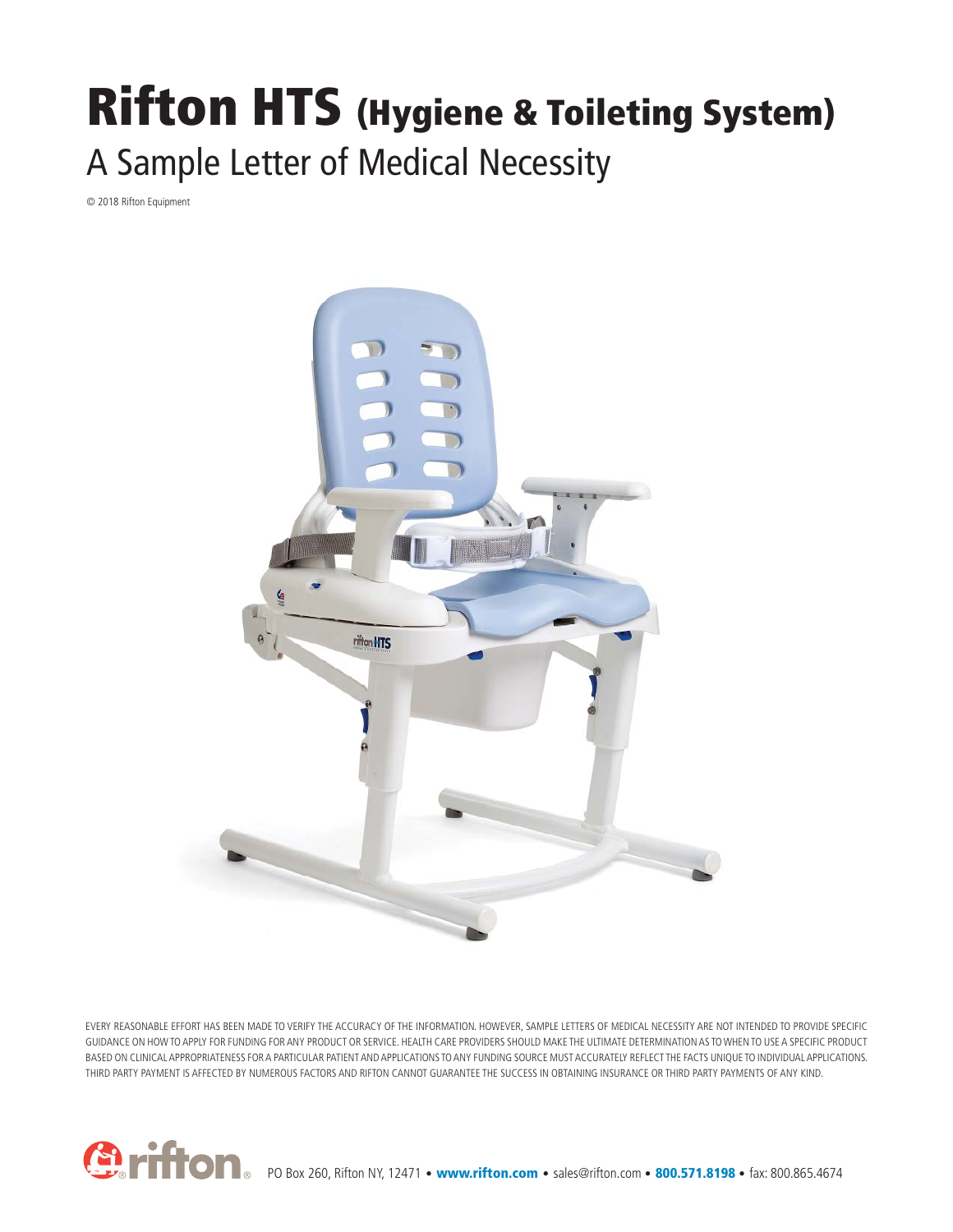# **Rifton HTS**

### Components of a letter of Medical Necessity

#### **Describe who you are, what you want, and beneficiary's name:**

As John Doe's therapist, I am requesting funding authorization for a Rifton HTS. This durable medical device was prescribed by John's physician for his current bowel and bladder management program.

#### **Explain the beneficiary's condition, including diagnosis, or nature of the injury:**

John has spastic quadriplegia with resulting difficulty in controlling his head, trunk, arm and leg movements. He is currently positioned in a wheelchair as he can only sit upright when supported at the trunk, hips and legs. John can bear his weight for seconds to minimally assist with transfers in and out of his wheelchair. Because of his spasticity and balance deficits this transfer requires moderate to maximal assistance by his caregiver. John also has recurrent episodes of constipation from decreased physical mobility and irregular toileting opportunities. Poor physical mobility and fluctuating health prevent John from independently using regular facilities during the day, resulting in incontinence and an increased risk for skin breakdown. He has also had episodes of urinary tract infection and an incidence of skin decubitus, now resolved. These were directly related to the difficulties of maintaining proper hygiene.

#### **Discuss the impact of the above mentioned diagnosis.**

Because of John's impairments, he is dependent for all positioning, transfers and activities of daily living including toileting and hygiene care.

Currently, in the home environment, John's father transfers him from bed to wheelchair and then from wheelchair to the bathroom toilet, staying with him throughout the toileting process to maintain his seated position. These are physically demanding transfers with limited space to maneuver and are potentially hazardous on the often wet bathroom floor. His father's effort and fatigue in maintaining John's seated position on the toilet limits the time that John can sit for the necessary physiological functions to be performed. Additionally, John's own postural effort to maintain sitting balance on an uncomfortable surface does not allow him to relax appropriately for voiding.

At times when John's father is unavailable, on days when John is not well or during the night when his sleep medications make him drowsy and less cooperative, his hygiene care is done on his bed, impacting his dignity and quality of life. Having his diapers changed like a baby in a horizontal position is humiliating and has a psychological cost. Additionally, as John is a growing teenager, transferring him to the bed and positioning him for hygiene care can be strenuous, time-consuming and risky.

#### **Describe needs and safety factors for caregivers:**

To prevent back injury, caregivers must have an accommodative environment with adequate room to maneuver themselves, the wheelchair and the client. Current literature suggests that no caregiver should lift more than 35lb of a patient's weight, under ideal conditions. [Waters TR (2007). When is it safe to manually lift a patient? American Journal of Nursing 107(8):53-58.] John's father and caregivers are routinely lifting more than this guideline weight to perform John's hygiene care. Further, research has concluded that if the right equipment is available and lifting and transfers are made easier, more people with severe disabilities may have a better chance at becoming toilet trained. [Pivato E. Breaching the last frontier: Dignity and the toileting issue for persons with multiple and severe disabilities. Developmental Disabilities Bulletin. 2009; 37(1): 153-64.]

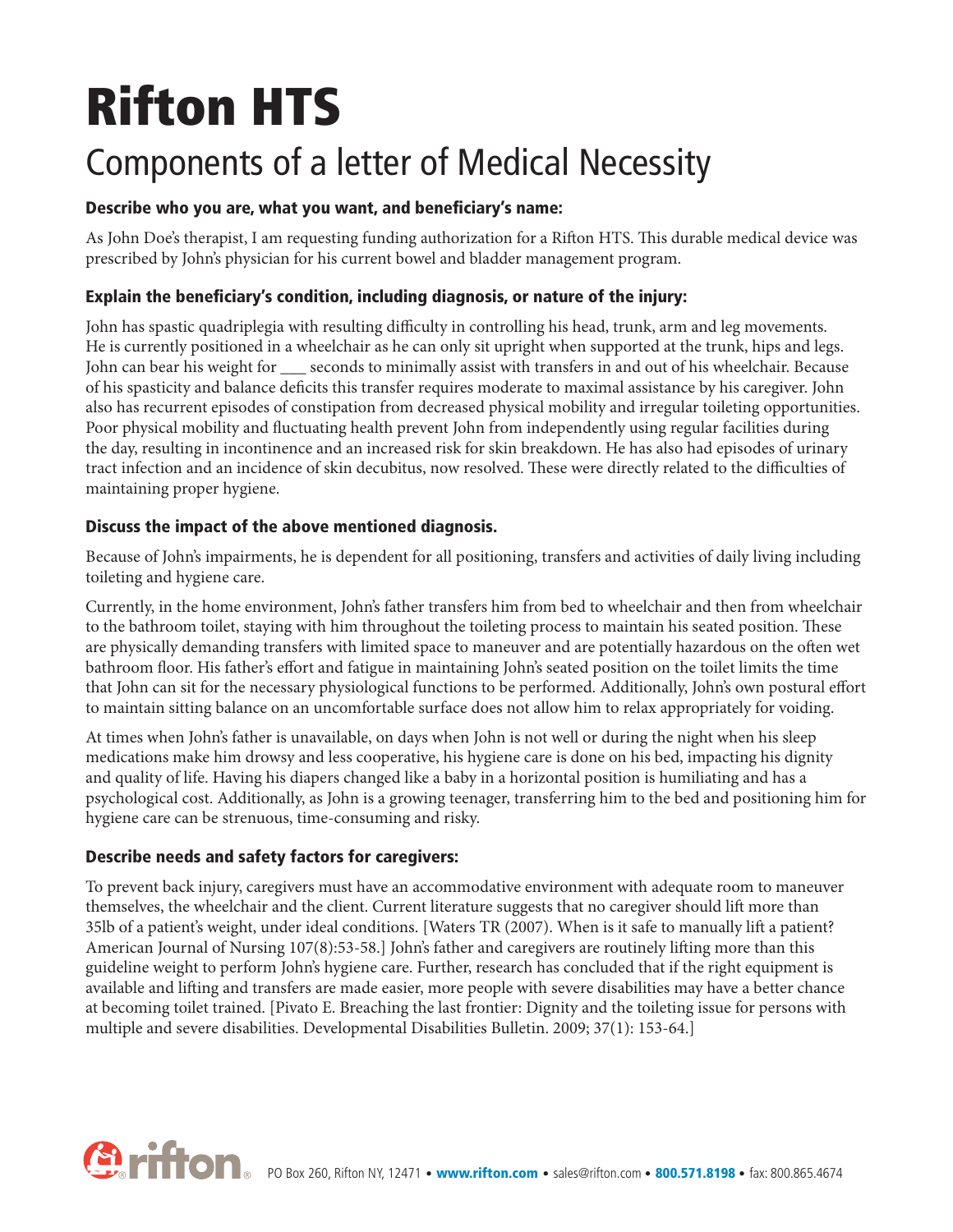#### **State the type of equipment and accessories being requested.**

I am requesting a Rifton HTS for John's use in the home with the features and accessories listed below.

The HTS is designed for toileting in instances of disease, injury, or disability, and provides anatomical positioning to promote the physiological processes necessary for effective toileting and hygiene health. This system provides the supports and positioning options that John needs to sit comfortably, independently and safely while on the toilet. Additionally, with this system John's stand/pivot transfers are facilitated. The HTS has removable armrests, a forward tilt option and a flip-up footboard so John can be assisted into a partial standing position and from there helped to stand and pivot to the next location. This significantly decreases John's dependence on his father for the transfers. Increased opportunity and practice with these stand/pivot transfers will strengthen trunk and leg muscles increasing John's participation in the toileting routine.

The provision of a Rifton HTS for John Doe is consistent for clients with his medical condition and level of disability. Funding for this device is being requested for John Doe as it offers practical solutions to his transfer and hygiene health issues

#### **Describe why the device is medically necessary:**

Toileting and bathing are activities of daily living that are essential to health and personal hygiene. Current research indicates that effective toileting not only maintains a healthy bowel and bladder but significantly impacts a child's quality of life. [Sansome A. Bladder and bowel management in physically disabled children. Paediatrics and child health. 2011; 21(10): 454-8.]

John's physician has ordered a bowel and bladder management program combining use of medications with routine opportunities to void in a toilet. The Rifton HTS can function as a free-standing system, be rolled over the toilet or it can be secured directly on the toilet as an adaptive and supportive toilet seat. It has an additional use as a shower chair. Its features, support options and accessories directly address the areas of stability, comfort and good positioning that are medically necessary for effective bowel and bladder elimination.

In the home setting, John's family will use the device both as a free standing system and over the toilet. This will allow John to consistently follow his toileting routine as prescribed by his physician to address the constipation, incontinence and integumentary issues. Research shows that children with disabilities who have been given the opportunity to void regularly have shown remarkable progress in becoming continent. [Millard E, Benore E, Mosher K. A multidisciplinary functional toileting pathway for children with cerebral palsy: preliminary analysis. Clin Practice Ped Psychol. 2013; 1(1):81-8.]

With the Rifton HTS, John can be transferred to it with one stand/pivot transfer in the safe and dry bedroom environment. Because of its mobile base, the commode can then be rolled into the bathroom and over the toilet for voiding opportunity in the toilet.

The Rifton HTS will allow John to sit independently over the toilet without assistance from his father, allowing privacy while voiding. The weight-bearing surfaces of this device are contoured and padded with polyurethane foam so John can sit with comfort for longer toileting sessions with less chance of skin breakdown.

The adjustment range of seat, back and various accessories will allow John's caregivers to position him with stability and in an appropriate anatomical position for elimination. Meeting John's needs for adequate postural support will also effectively reduce tone and promote relaxation while on the toilet.

Specifically, caregivers can adjust the footboard to provide the recommended base of support for the feet and if appropriate, raise the footboard to position the knees slightly higher than the hips to achieve a position of better elimination. The "squat" position relaxes the puborectalis muscle, straightens the rectum and works with gravity for faster, easier, and more complete elimination. [Rad S. Impact of Ethnic Habit on Defecographic Measurements. Archives of Iranian Medicine. 2002; 5(2): 115-7.]

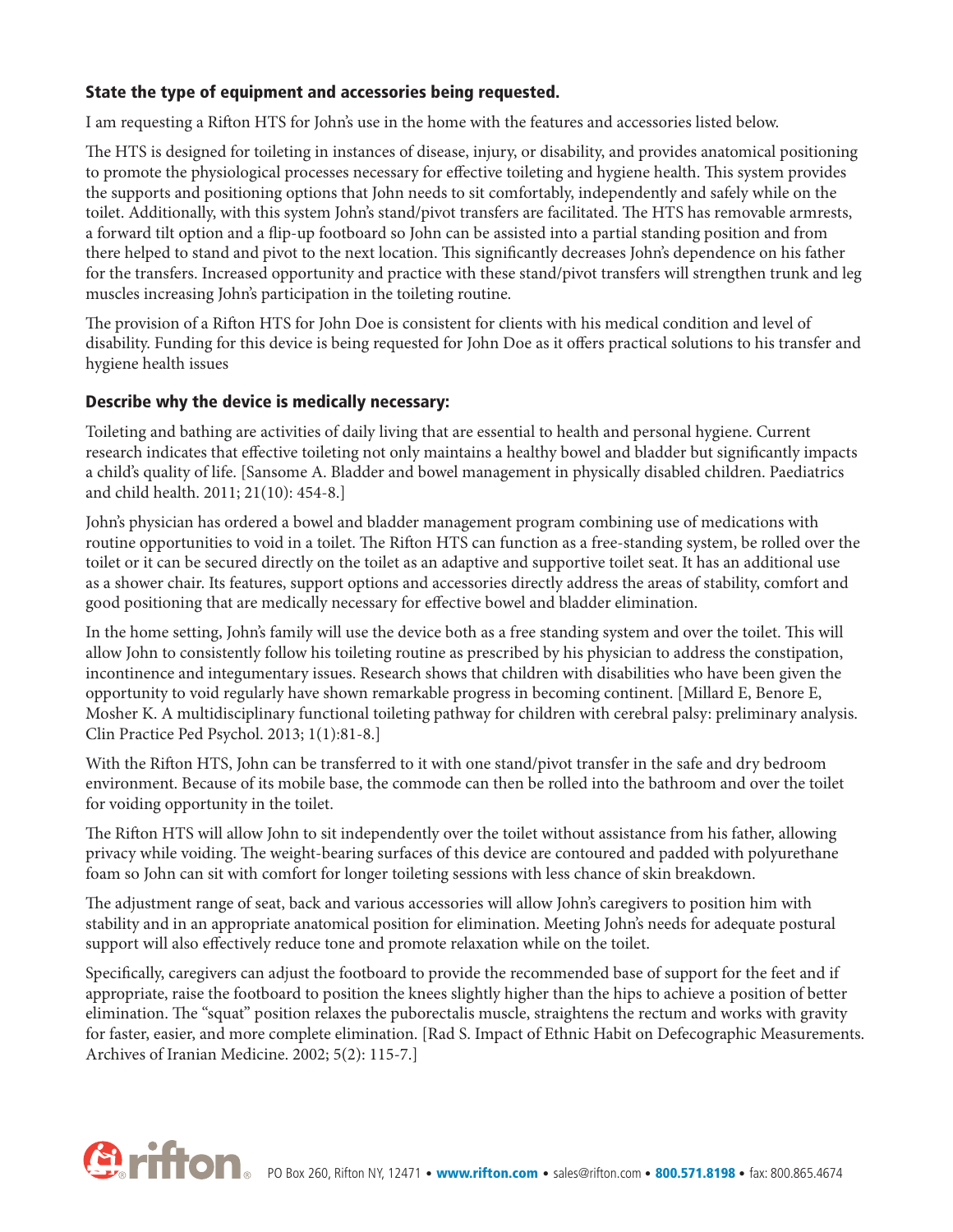Additionally, caregivers can combine a slightly posterior tilt-in-space position with tilting the backrest forward so the trunk is slightly forward. This in conjunction with an anterior support achieves an ideal toileting position. The anterior support provides a surface onto which John can lean or brace his upper extremities for additional stability.

This same device will act as a shower chair as well in the posterior tilt-in-space position. Depending on John's overall health, the option of using the device as a free-standing system is necessary for the times when medical complications reduce John's energy level and he needs to utilize the system at bedside. This is also necessary for nighttime use when John is drowsy and less cooperative from his sleep medications or exhibits an urgent need to urinate.

The Rifton HTS includes a portability base, required for continuity of John's prescribed bowel and bladder management program during weekend family travel. The portability base along with the seat and backrest can be packed into a canvas tote bag for easy transport.

The HTS also allows for growth to adulthood. With the large size, John will need only one system for both toileting and bathing for the rest of his life, an option not offered with other toileting systems and thus another significant saving.

#### **Make the person real and include IEP goals:**

The Rifton HTS will allow John to be toileted regularly and to participate to a greater extent in the stand/pivot transfers to and from this toilet system. Through being an active participant in his own toileting and bathing routines, John will learn basic living skills of personal hygiene that will help him achieve a sense of independence and dignity.

This also has tremendous benefits to John's family and caregivers. As John becomes more independent with his care and able to assist with transfers, the risk of caregiver injury and fatigue will be reduced.

The Rifton HTS will fulfill John Doe's need for security and freedom of movement to develop the skills necessary for him to optimize his health and avoid adverse medical problems as he grows to adulthood.

#### **Discuss the cost of not having the equipment:**

Without this device John will not experience toileting regularity, putting him at an increased risk for medical complications including constipation, incontinence, urinary tract infection and skin breakdown. All of these will drive up overall medical costs for pharmaceutical and other medical interventions.

He will also remain dependent in his transfers and as he continues to grow larger he will become a further liability for caregiver injury. This could result in potential additional costs of future injury claims.

#### **Summary/Conclusion:**

Toileting and bathing often are the most difficult tasks for families and caregivers of persons with significant support needs. Using the Rifton HTS can alleviate or overcome the many difficulties presented in hygiene care or in the bathroom environment.

Foremost, the toileting system improves safety by reducing the number of dependent transfers and enabling transfers to occur in a safe and dry environment.

Equally important, the Rifton HTS system has the adjustability and adaptability to accommodate the needs of the client for comfort, stability and function while seated on the toileting system. It also accommodates a wide range of growth, eliminating the need to obtain a second larger size as John grows older. It is also designed to be easily and thoroughly cleaned between every use, assuring maximal sanitizing and infection control.

Taking all these factors into consideration, the Rifton HTS will certainly meet the needs of John and his family and caregivers and at the same time, offer a less costly alternative to hygiene care for John.

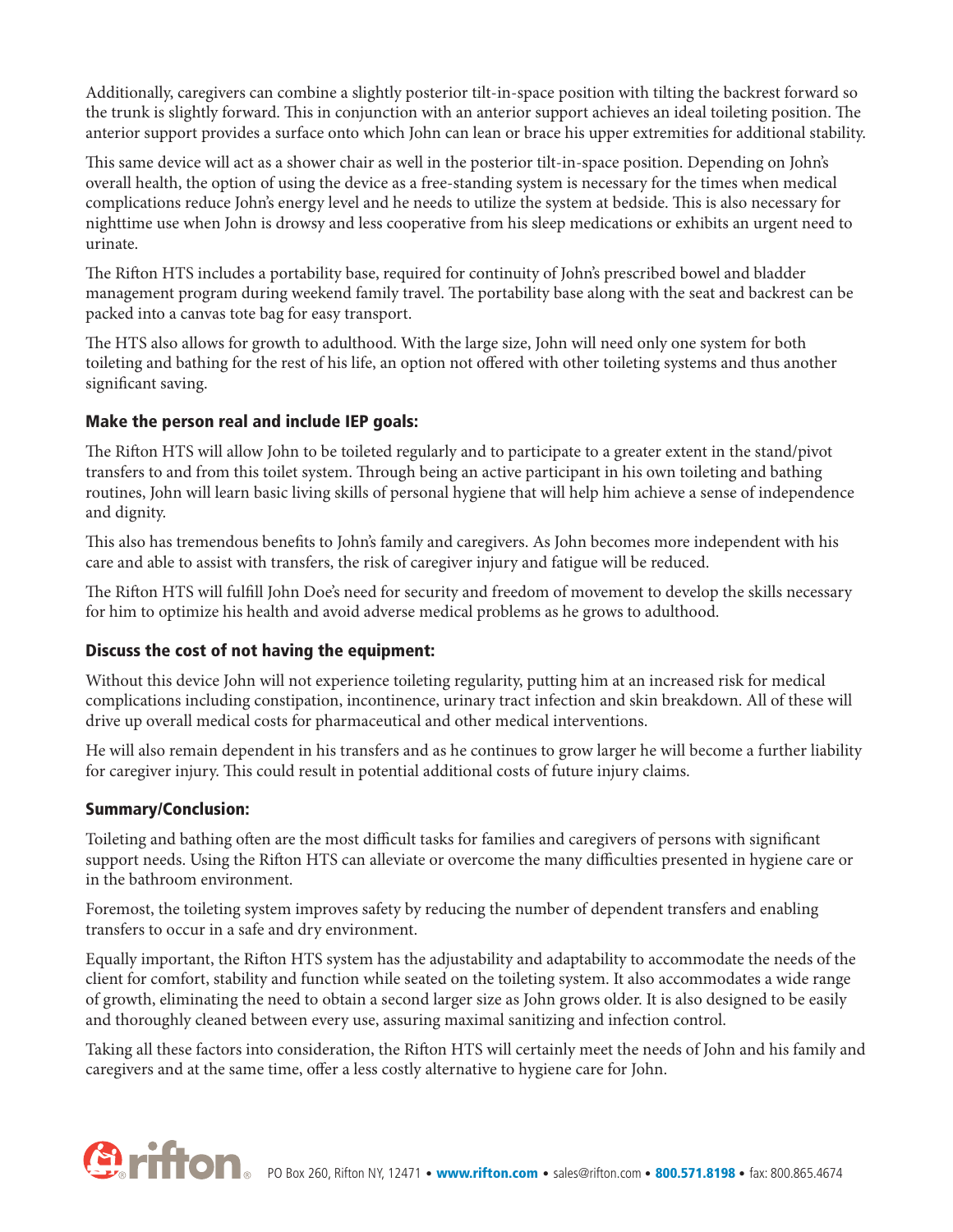#### **Itemization of the Rifton HTS:**

| <b>Item</b>                                           | <b>Description of Medical Necessity</b>                                                                                                                                                                                                                                                                                                                                                                                                                                      |
|-------------------------------------------------------|------------------------------------------------------------------------------------------------------------------------------------------------------------------------------------------------------------------------------------------------------------------------------------------------------------------------------------------------------------------------------------------------------------------------------------------------------------------------------|
| <b>Stationary base: non-tilt</b>                      | Required to support toilet seat, back, and footboard for safe and independent sitting. Adjustable<br>legs allow client to be seated at appropriate height                                                                                                                                                                                                                                                                                                                    |
| <b>Mobile base: non-tilt with footboard</b>           | Required to support toilet seat, back, and footboard for safe and independent sitting.                                                                                                                                                                                                                                                                                                                                                                                       |
|                                                       | Adjustable legs allow client to be seated at appropriate height.                                                                                                                                                                                                                                                                                                                                                                                                             |
|                                                       | Rolls on lockable, corrosion-free casters. Unlocked casters enable caregiver to maneuver system<br>between room, bathroom and shower while client is seated for effective toileting/showering<br>eliminating unnecessary transfers.                                                                                                                                                                                                                                          |
| Mobile base: tilt-in-space with<br>footboard          | Tilt-in-space moves the entire seat from 5° forward to 25° backwards tilt, maintaining the<br>seat-to-back angle throughout. The tilt-in-space feature is medically necessary for the following<br>reasons:                                                                                                                                                                                                                                                                  |
|                                                       | • Forward tilt can facilitate a stand/pivot transfer, putting less demand on caregivers to perform<br>strenuous manual lifting.                                                                                                                                                                                                                                                                                                                                              |
|                                                       | • The forward-tilt feature in combination with a slightly increased backrest angle, use of the<br>anterior support and well supported feet provides optimal anatomical positioning to promote<br>bowel movement (forward-leaning). This position can also help reduce abnormal postural<br>patterns associated with increased muscle tone such as extensor thrust.<br>• Utilizing backwards tilt for a few minutes initially, can enable the client to relax into the seated |
|                                                       | position, reducing spasticity and extensor tone prior to the voiding opportunity.                                                                                                                                                                                                                                                                                                                                                                                            |
|                                                       | • The back-tilt position can provide pressure relief as needed.                                                                                                                                                                                                                                                                                                                                                                                                              |
|                                                       | • The back-tilt position is appropriate when using the device as a shower chair.                                                                                                                                                                                                                                                                                                                                                                                             |
| <b>Mounting bar for round or</b><br>elongated toilets | Essential for safety in mounting of toilet seat, back, footboard and accessories onto a regular<br>toilet. Enables appropriate positioning for daily toileting opportunities on regular toilet. Additional<br>mounting bar is necessary for use of device in more than one bathroom.                                                                                                                                                                                         |
| <b>Footboard for mounting bar</b>                     | Height and angle adjustments enable specific foot placement and some weight-bearing through                                                                                                                                                                                                                                                                                                                                                                                  |
| <b>attachments</b>                                    | legs and feet during voiding. Allows placement of ankle straps and calf support to meet a client's<br>specific positioning needs. Adjustment of footboard. Footboard can accept client's full weight as a<br>step during transfer or can be folded up out of the way for floor-level transfers.                                                                                                                                                                              |
| <b>Push handles</b>                                   | Using the push handles, caregivers can easily move a client for necessary transitions in the<br>bathroom environment before and after toileting.                                                                                                                                                                                                                                                                                                                             |

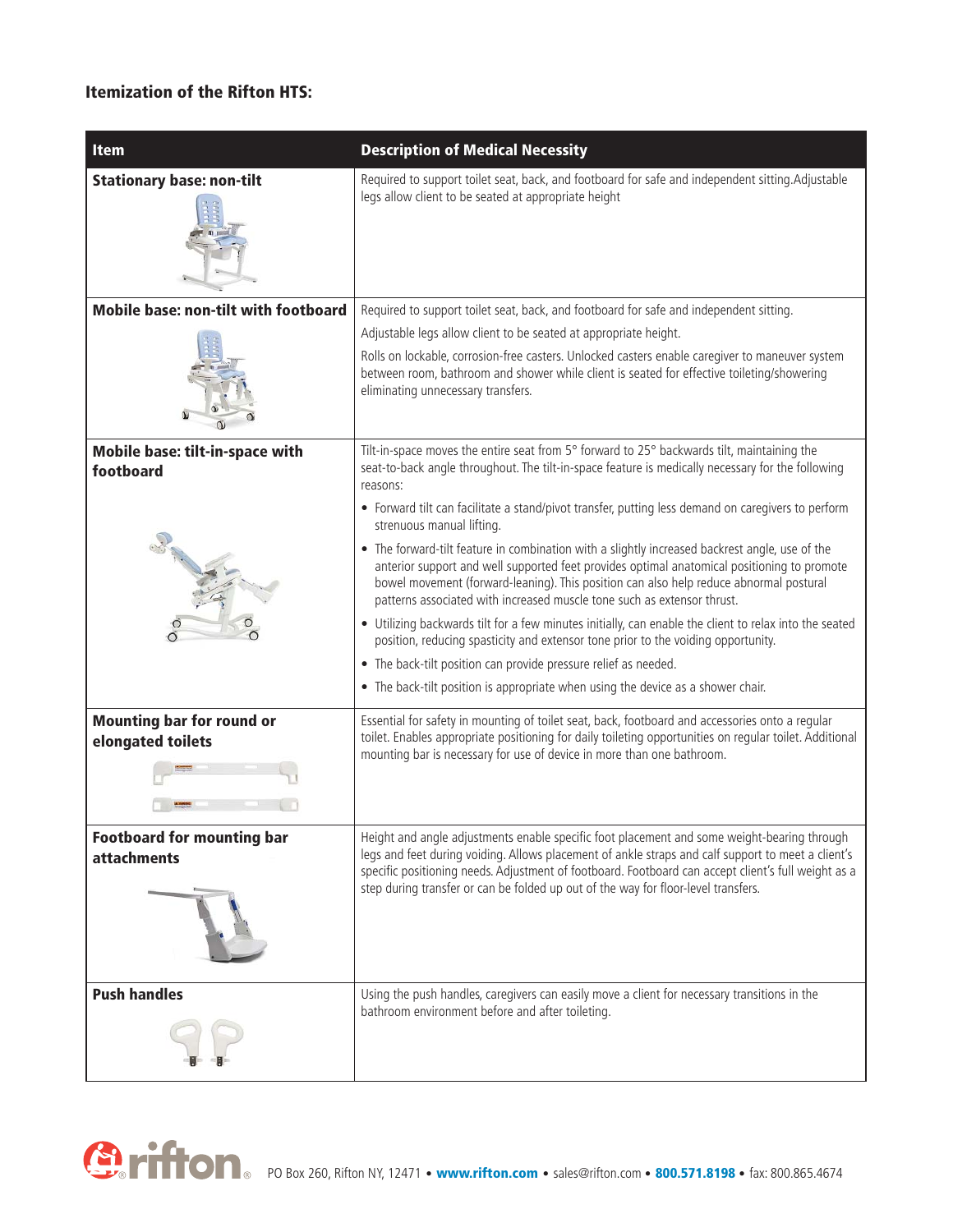#### **Itemization of the Rifton HTS:**

| <b>Item</b>                                                  | <b>Description of Medical Necessity</b>                                                                                                                                                                                                                                                                                                                                                                                                                                                                                                                                                                                                                                |
|--------------------------------------------------------------|------------------------------------------------------------------------------------------------------------------------------------------------------------------------------------------------------------------------------------------------------------------------------------------------------------------------------------------------------------------------------------------------------------------------------------------------------------------------------------------------------------------------------------------------------------------------------------------------------------------------------------------------------------------------|
| <b>Seat and back</b>                                         | Adjustable seat depth accommodates 3" of growth. Seat and backrest are removable for complete<br>sanitizing. Backrest angle adjusts 6° forward and 18° backwards. The backrest angle adjustment<br>in combination with footrest placement can accomplish appropriate seated positioning both to<br>promote bowel movement (forward-leaning) and to provide needed rest periods (back-leaning).<br>Product includes seatbelt for safety. The backrest provides for attachment and use of accessories<br>as required for maximum support.<br>Contours of the seat and back are designed to promote lower extremity abduction and reduce<br>likelihood of sacral sitting. |
| <b>Armrests</b>                                              | Provide lateral boundaries as well as a surface for upper extremity weight-bearing assist to aid<br>trunk and head control. Armrests provide an attachment point for the anterior support. Armrests<br>are detachable to increase ease of stand/pivot transfer. The toilet seat can accommodate any size<br>of armrest (low, medium or high) as needed to optimize postural control of client.                                                                                                                                                                                                                                                                         |
| <b>Seat and back pads</b><br>rear-open, rear-closed, no-hole | Seat and back padding is required to provide a comfortable surface suitable for the client,<br>particularly in the case of sensitive skin or curvature of the spine during prolonged periods of<br>toileting or bathing.<br>The rear-open seat option has an opening to the rear to facilitate hygiene care. When combined<br>with the 5° forward tilt-in-space, this opening is ideal for cleaning the client posteriorly while<br>client is still sitting and relaxed.<br>The no-hole seat pad enables use of the HTS for comfortable seating, such as when showering.<br>The no-hole seat pad comes with a rigid hole filler for the medium and large HTS.          |
| <b>Headrest</b>                                              | Contoured head support adjusts in depth, angle and height for increased support for a client with<br>poor head control.                                                                                                                                                                                                                                                                                                                                                                                                                                                                                                                                                |
| <b>Butterfly harness</b>                                     | Provides anterior support while allowing freedom of movement. Adjusts to fit snugly and<br>comfortably, giving client sense of security and safety.                                                                                                                                                                                                                                                                                                                                                                                                                                                                                                                    |
| <b>Anterior support</b>                                      | Provides support for a forward-leaning position to optimize physiological process of defecation.<br>This forward-lean position can help reduce abnormal postural patterns associated with increased<br>muscle tone such as extensor thrust. Can be utilized as a surface for upper extremity weight-<br>bearing assist to aid trunk and head control.<br>Surface for placement of communication devices or hygiene articles.                                                                                                                                                                                                                                           |
| <b>Laterals</b>                                              | Lateral supports assist with good body alignment. Adjust separately, in height, angle and width.<br>Will ensure alignment, stability and safety during toileting and bathing. Available in two sizes.                                                                                                                                                                                                                                                                                                                                                                                                                                                                  |
| <b>Laterals with chest strap</b>                             | Chest strap in addition to lateral supports provides anterior trunk support for clients who do not<br>have upper torso control. Will ensure comfort, stability, alignment and safety during toileting and<br>bathing.                                                                                                                                                                                                                                                                                                                                                                                                                                                  |

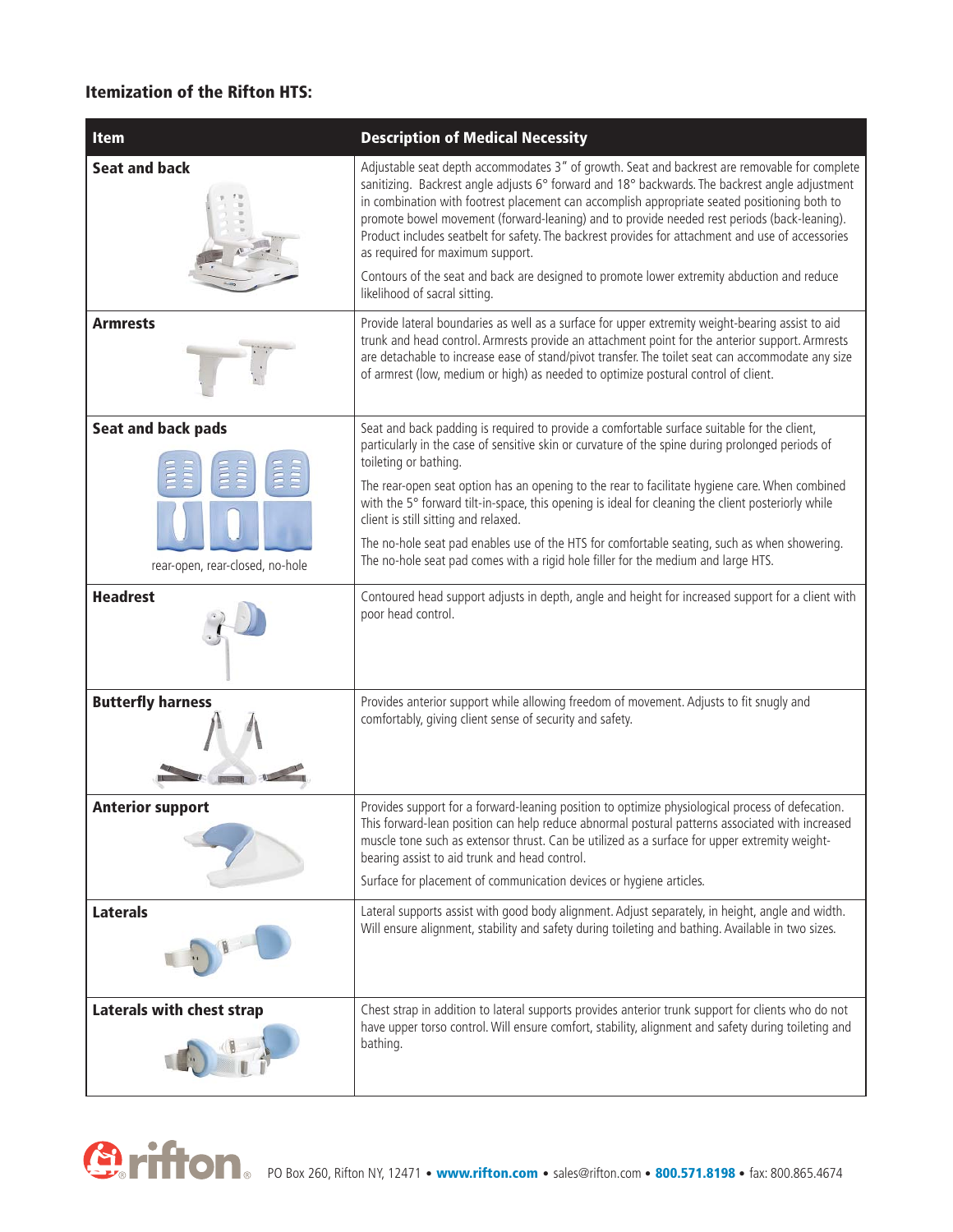#### **Itemization of the Rifton HTS:**

| <b>Item</b>                               | <b>Description of Medical Necessity</b>                                                                                                                                                                                                                                                                |
|-------------------------------------------|--------------------------------------------------------------------------------------------------------------------------------------------------------------------------------------------------------------------------------------------------------------------------------------------------------|
| <b>Bowl adapter</b>                       | Required if there is a lack of alignment between the seat opening and toilet hole, to assure a<br>secure fit and prevent leakage. Inserts at the front of the HTS seat edge under the seat pad, for<br>example in the case of a wall-hung toilet or when using a large HTS over a round-front toilet.  |
| <b>Hip guides</b>                         | Necessary for client needing maximum support for lateral control of pelvis while sitting. Provides<br>for adjustment of the width of the seat allowing for growth. For clients with limited muscle<br>control that results in abduction of lower extremities, provides a comfortable lateral boundary. |
| Pan                                       | Pan slips easily into place under the seat. Required when using device as a free standing system.                                                                                                                                                                                                      |
| <b>Standard deflector</b>                 | Deflector can be positioned into seat after client is seated, and provides splash protection to<br>maximize personal hygiene.                                                                                                                                                                          |
| <b>Splash guard</b>                       | Provides more coverage than the standard deflector for total splash protection. It is held in place<br>by the seatbelt or the butterfly harness.                                                                                                                                                       |
| <b>Abductor</b>                           | Used for controlling lower extremity adduction. Mounts on toilet seat to offer knee comfort and<br>positioning while toileting or bathing. Adding the abductor to the standard deflector provides<br>stability to the deflector.                                                                       |
| <b>Ankle straps</b>                       | Necessary for clients unable to control leg movements. Used with footboard to position user's<br>feet with a bounded range of movement. Optimal foot positioning on the footboard contributes<br>to effective lower extremity load-bearing during toileting, which promotes bone health.               |
| <b>Calfrest</b>                           | Provides support at the back of the calf, to assure comfortable and stable positioning of the lower<br>extremities when footrest is elevated. This is particularly important when the device is in posterior<br>tilt.                                                                                  |
| <b>Tub base</b>                           | Required for use of the device when bathing client in a bathtub.                                                                                                                                                                                                                                       |
| <b>Portability base</b><br>with carry bag | A light-weight foldable frame with a carry-bag that allows the seat and back to be utilized as<br>a free-standing system or over a toilet. Required for continuity of prescribed bowel and bladder<br>management program between environments.                                                         |